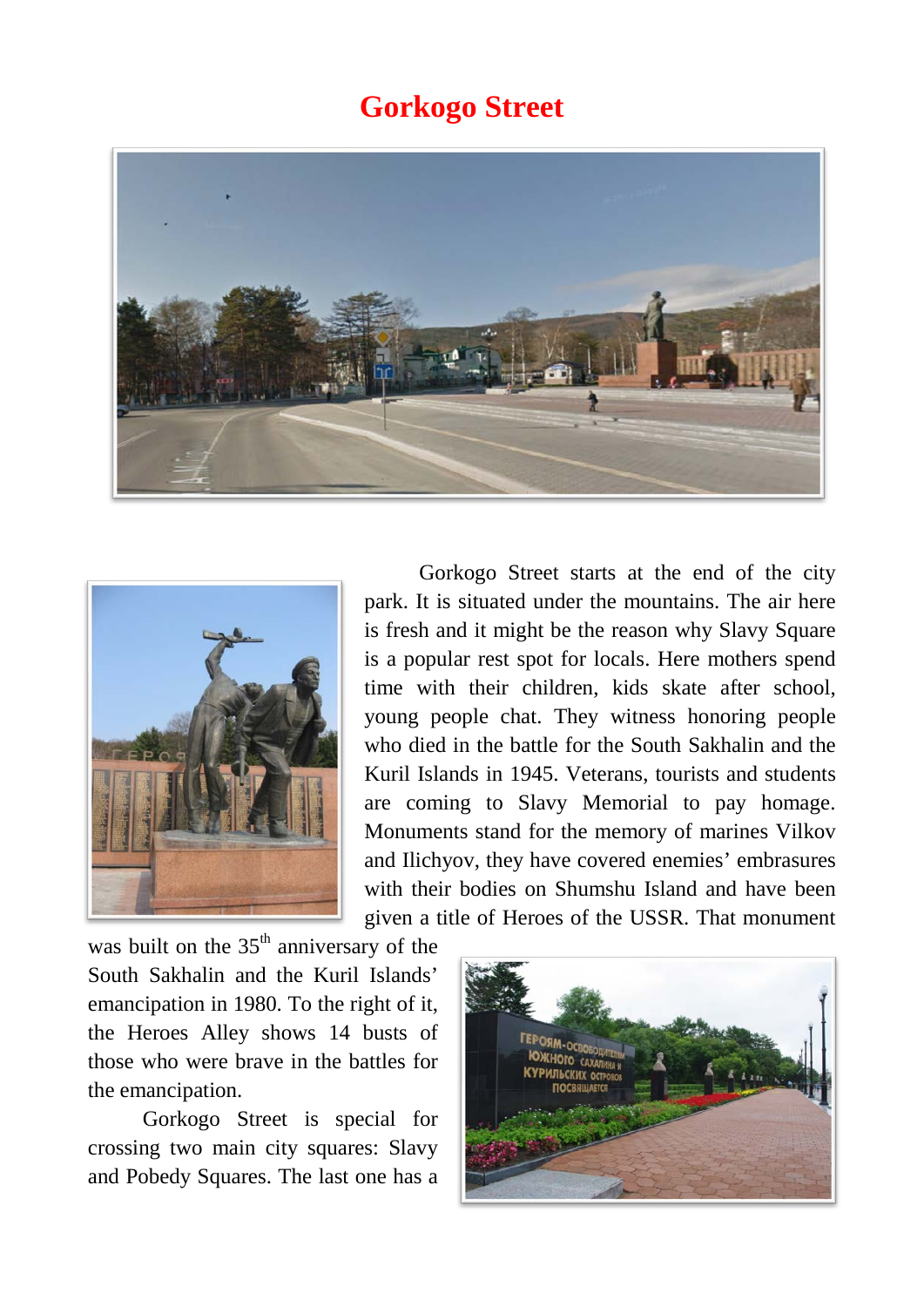

monument of a legendary tank T**-**34. The words on it say that monumental complex was built in September 1975 for the  $30<sup>th</sup>$ anniversary of the victory over militarist Japan. On the both sides are military installations: a 76**-**mm gun and a 122**-**mm howitzer. The sketch for it was made by Kornievsky – an architect at the institution of "Sakhalingrazhdanproject".

On the way from Slavy Square to Pobedy Square, there is a "Gorny Vozduh" ("Mountain Air") road, one of the city's main tourist spot. It was opened at 1960 on the mountain it remains a wonderful ski resort today. A great number of Russian skiing competitions were held here. The

USSR's Olympic team used to train here for winter Olympic Games in Sapporo.

In the years of "perestroika", the "Gorny Vozduh" went through the crisis. The place needed reconstruction, which only started in 2002. Many ideas were around along with lack of funds for the project. But now it is decorated with a beautiful lit-up road that goes from the bottom of the mountain all the way to the top. Today, the "Gorny Vozduh" is becoming an





international winter resort.

The main city hospital is on the left side of Gorkogo Street and it is named by Ankudinov. He started when the hospital had been just built in 1964 and was in charge of it over 20 years. High-qualified workers are always ready for any emergency here. Some other famous people also work here: Dr Grachyova, Dr Belohort, Dr Kolpachyova, nurses Veselova, Maltseva, Strahova, etc. The manager of physiotherapeutic department

Zhukova has gone through the war, she is lieutenant colonel of the medical office.

Ankudinova boulevard is located opposing the hospital, on the right side of Gorkogo Street. Both boulevard and hospital are named after the great Dr Ankudinov since 1995.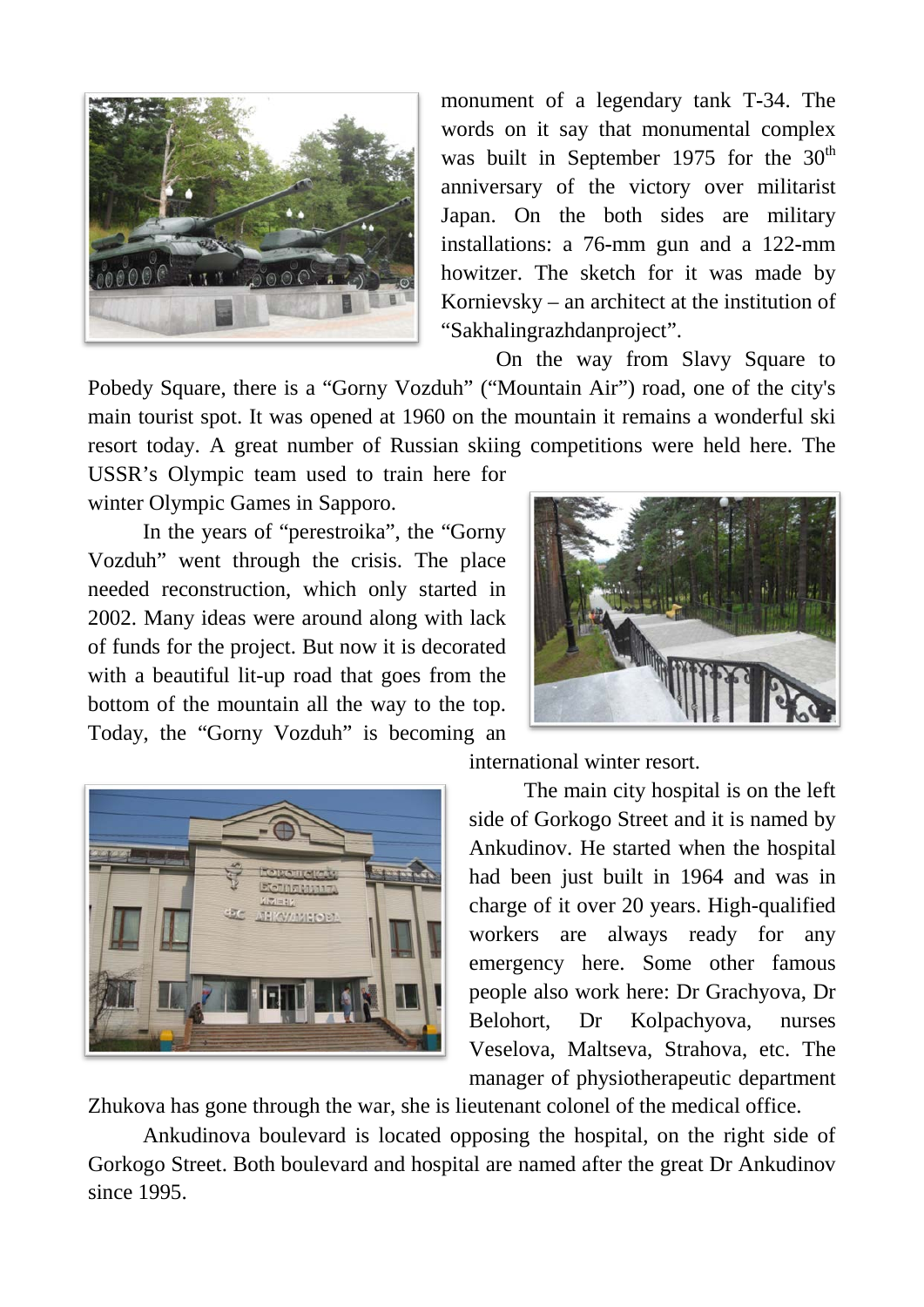

There are plenty of sport objects as well. As an example, "Spartak" stadium, which was constructed in 1974. Nowadays a lot of reconstruction works are held on its territory, including new tracks, a pitch, etc. Big regional and all-Russian competitions will be held there. The renovated stadium is soon to be one of the best.

Next to the stadium you can find

a sports school for children. School of Olympic Reserves for Greco-Roman wrestlers was established in 1974. Nowadays there are three types of classes to attend: Greco-Roman wrestling, freestyle wrestling and taekwondo. More than 500 young sportsmen are practicing their masteries there.

Except wrestling school, there are also schools of winter and summer sports. Young sportsmen bring gold, silver and bronze medals, quickly becoming world and all-Russian champions.



One more sight is Sakhalin Botanical Garden. It is located at the bottom of Sususnaisky ridge and has a total surface of 40 hectares. It was established in 1991 at the initiative of scientists Zhirmunsky and Kharkevich. The collection consists of more than 2000 living species of rare plants. The main course of scientific research is exploring and preservation natural flora of the Southern part of Russian Far

East, especially Sakhalin and the Kuril Islands. Along with scientific and environmental protection work, botanical garden also organizes educational help: ecological expertise, cultivation, school

excursions, etc.

A unique Campus is also located on Gorkogo Street, and it includes Yuzhno-Sakhalinsk branch of Khabarovsk State Academy of Law and Rights, a branch of Far East State Technical University, Yuzhno-Sakhalinsk Industrial and Economic College, Sakhalin State Business and IT College and